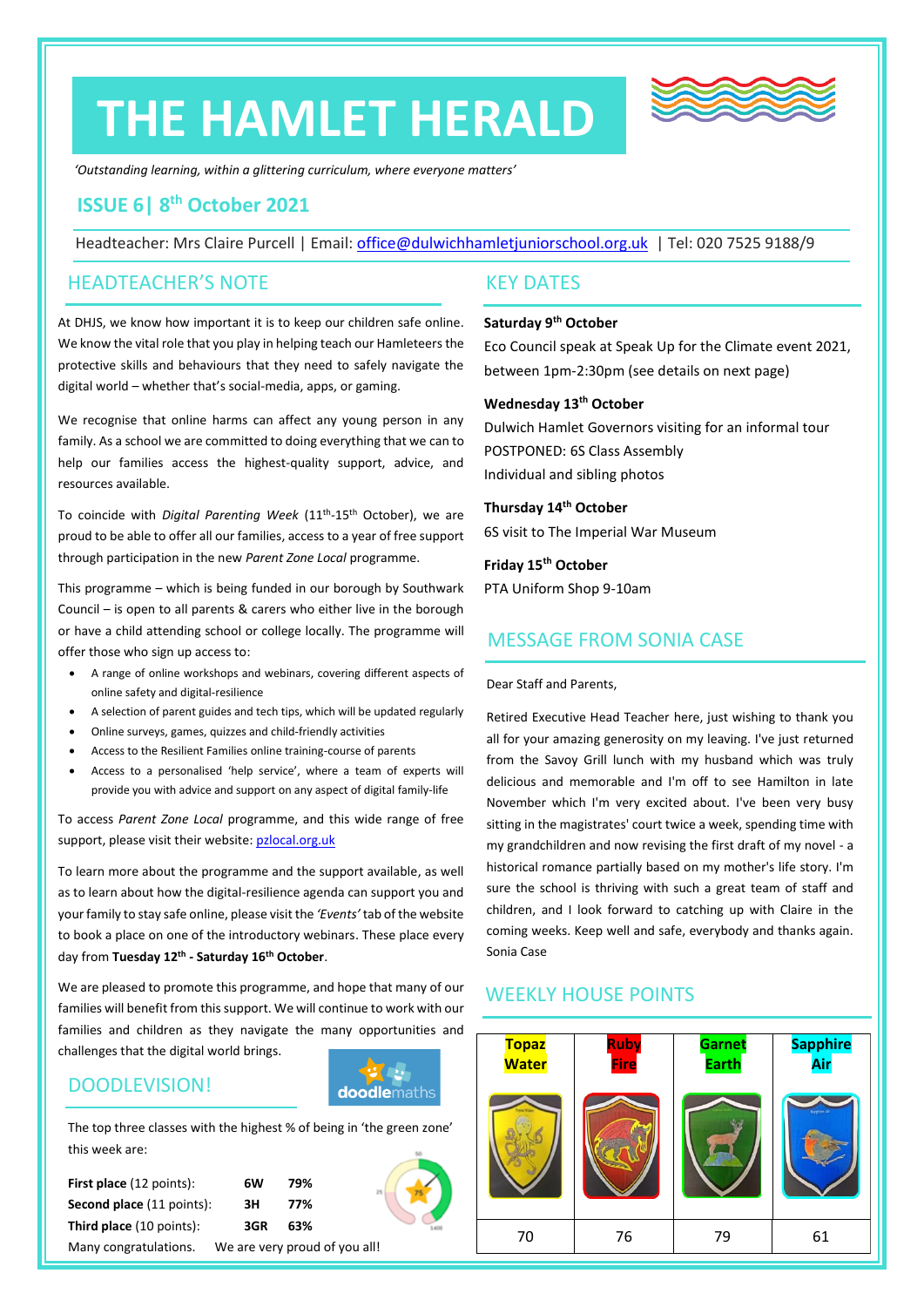### PARENT WORKSHOP: THE ZONES OF REGULATION

We are delighted to invite you to our first Parent and Carer workshop of the academic year, on the topic of 'The Zones of Regulation'. This event will be facilitated by our fantastic Speech and Language Therapist: Biddy Kulkarni, via Zoom, on Wednesday 20th October, 6:30-7:30pm. A formal invitation letter will be sent to you next week, but before then, here is a small piece of information to give you a bit of background:

*The Zones of Regulation is a cognitive behavioural approach designed to foster emotional regulation and control. It's a conceptual framework to categorize the complex feelings and states children experience. This system improves their ability to recognise and communicate how they are feeling in a safe, non-judgmental way. It also helps students to explore strategies or tools to help them move between emotional states e.g. upset to calm.*

*"WE ALL ENCOUNTER TRYING CIRCUMSTANCES THAT TEST OUR LIMITS FROM TIME TO TIME. IF WE ARE ABLE TO RECOGNIZE WHEN WE ARE BECOMING LESS REGULATED, WE ARE ABLE TO DO SOMETHING ABOUT IT TO MANAGE OUR FEELINGS AND GET OURSELVES TO A HEALTHY PLACE. THIS IS THE GOAL OF THE ZONES OF REGULATION."*

- LEAH KUYPERS, CREATOR OF THE ZONES OF REGULATION

#### PTA UPDATE

A big thank you and welcome to Lucinda Richardson and Kate Boydell as our new Co-Chairs, and to Gemma Betteley as Treasurer. Following our AGM last week, we have now finalised our Key Dates for the remainder of the year. Please see the list on the following page.

Auditor for our books: Do you like spreadsheets? We are looking for someone who can audit our accounts. As a registered charity, it is mandatory that we have an impartial person outside of our committee to review our books with the Treasurer. It will only take a couple of hours of your time!

We would also like to put out a call for a volunteer to be PTA Secretary, a role that can be shared.

Please contact [dulwichhamletpta@gmail.com](mailto:dulwichhamletpta@gmail.com) for further information regarding either of these roles, or to express your interest, or indeed, if you have anything you can contribute to our events or have special skills or ideas. We would love to hear from you.

#### SPEAK UP FOR THE CLIMATE 2021

We are delighted to once again be invited to take part at the *Speak Up for the Climate* event. Our Eco Reps will be speaking on behalf of Dulwich Hamlet, with their passionate speeches, encouraging us all to take-action! Do go along and support our Hamleteers. The schools and young people's section is between 1pm-2:30pm.

Saturday 9th October 10.00am – 5pm

Herne Hill Baptist Church, Half Moon Lane SE24

Eventbrite link here [https://www.eventbrite.co.uk/e/together-we](https://www.eventbrite.co.uk/e/together-we-create-change-tickets172619990037)[create-change-tickets172619990037](https://www.eventbrite.co.uk/e/together-we-create-change-tickets172619990037)

#### FLU IMMUNISATIONS

A final reminder to complete the online consent form, one per child, (even if you are declining) for the forthcoming flu immunisation programme. This is available to all of our Hamleteers, and will take place at school on Monday 18th October 2021. The link for the consent form will close 48 hours before the 18<sup>th</sup>. You will need your child's NHS number handy to complete the form:

<https://sav.hrch.nhs.uk/flu/2021/southwark>



#### YEAR 6 SCHOOL JOURNEY

Can we please remind our Y6 parents and carers that the deposit to secure your child's place on our new outdoor adventure to the Kingswood Green Park Centre in May 2022 is now due. Please can we request that these deposits are paid over the weekend, as we will be finalising our booking early next week. Please do not hesitate to contact the office if you have any questions regarding this.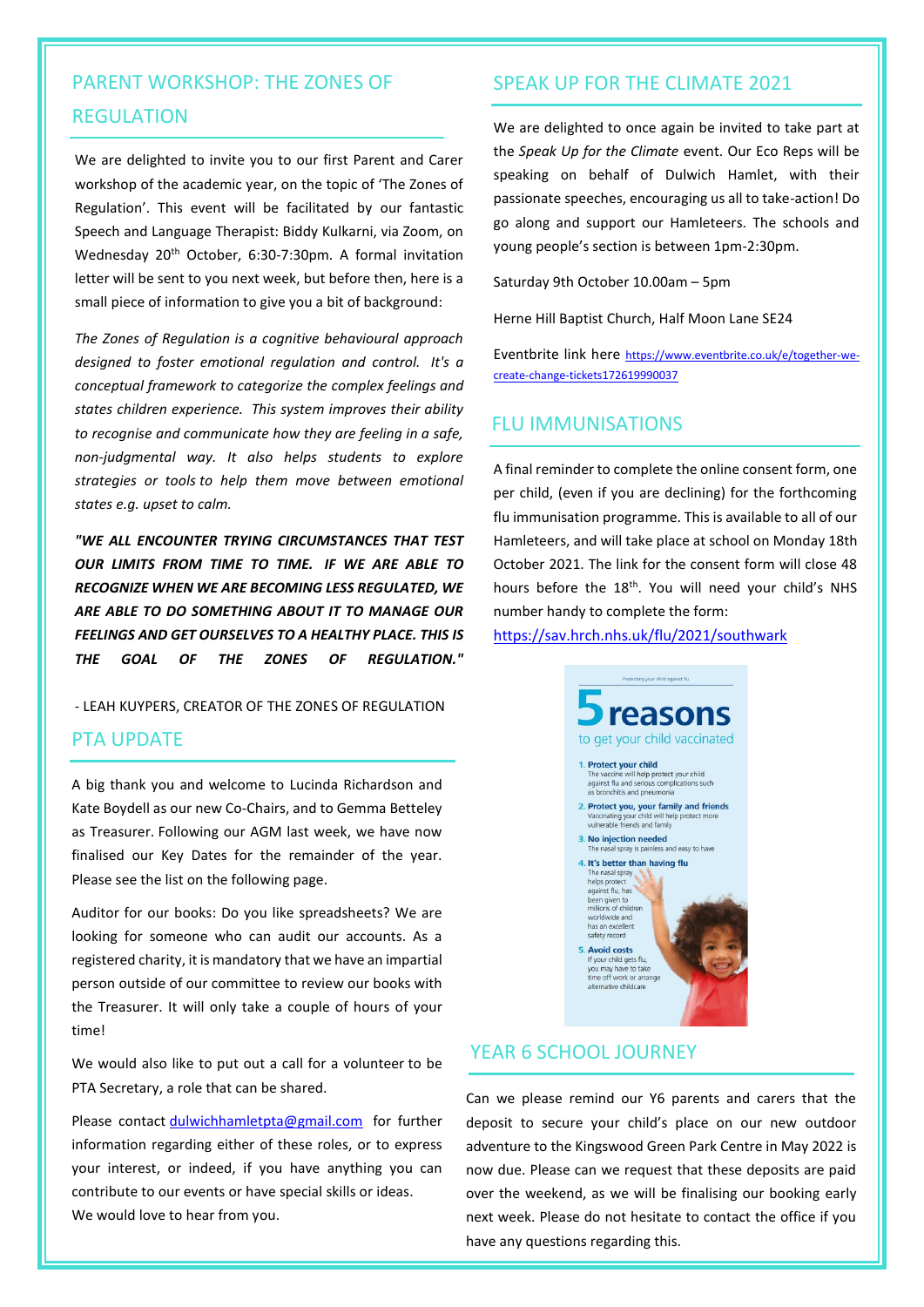## **Dulwich Hamlet Junior School PTA Dates** 2021/2022



| <b>DATE</b>                    | <b>ITEM</b>                                         | <b>NOTES</b>                                              |  |
|--------------------------------|-----------------------------------------------------|-----------------------------------------------------------|--|
| Sept 30, 7:00pm                | <b>PTA AGM</b>                                      | Burbage at Hamlet - wine and<br>cheese                    |  |
| Oct 31, 1:30pm                 | <b>Halloween Fun Run</b>                            | <b>Dulwich Park</b>                                       |  |
| Nov 5 9:00am                   | Bonfire 'Bake-Off'                                  | At school                                                 |  |
| Nov 27, 12:30-3                | <b>Christmas Fair</b>                               | All hands on deck at Hamlet                               |  |
| Dec 10, 3:25pm                 | <b>Christmas Cake Sale</b>                          | Village playground - year 6                               |  |
| Dec 15 & 16                    | Children's Year Group<br><b>Christmas Parties</b>   | PTA provide drinks/snacks                                 |  |
| Dec ?, 7:30 till late          | <b>Parents and Carers</b><br><b>Christmas Party</b> | Venue to be decided                                       |  |
| Dec 16                         | <b>Music Ensembles</b><br><b>Christmas Concert</b>  | Jags, PTA provide children drinks                         |  |
| Feb 11, 3:25                   | Valentine's Cake Sale                               | Village playground - year 5                               |  |
| Feb 25, 7:30pm                 | <b>Quiz Night</b>                                   | <b>Turney hall</b>                                        |  |
| Mar 25, 3:25                   | Mothers Day Cake Sale                               | Village playground - year 4                               |  |
| May 13, 6-8pm                  | <b>Hamlet Community Disco</b>                       | North Charter- All of Hamlet<br>welcome, - ticketed event |  |
| May 27 or June 10<br>tbc, 3:25 | <b>Summer Lolly Sale</b>                            | Village playground - year 3                               |  |
| June 18 12:30-3:00             | <b>Summer Fair</b>                                  | All hands on deck                                         |  |
| July ? TBC                     | Sports Day                                          | Lollies and water distribution                            |  |
| July 6 from 5pm                | Art Exhibition and New<br><b>Parents Evening</b>    | PTA run bar, members present                              |  |
| <b>July TBC</b>                | <b>Year 6 Production</b>                            | Alleyn's MCT Year 6 committee                             |  |
| <b>July TBC</b>                | Music Ensembles Summer<br>Concert                   | PTA run bar and provide children's<br>drinks              |  |
| July 20, 7-9pm                 | Year 6 Leavers Disco                                | Year 6 committee with year 5<br>helpers                   |  |